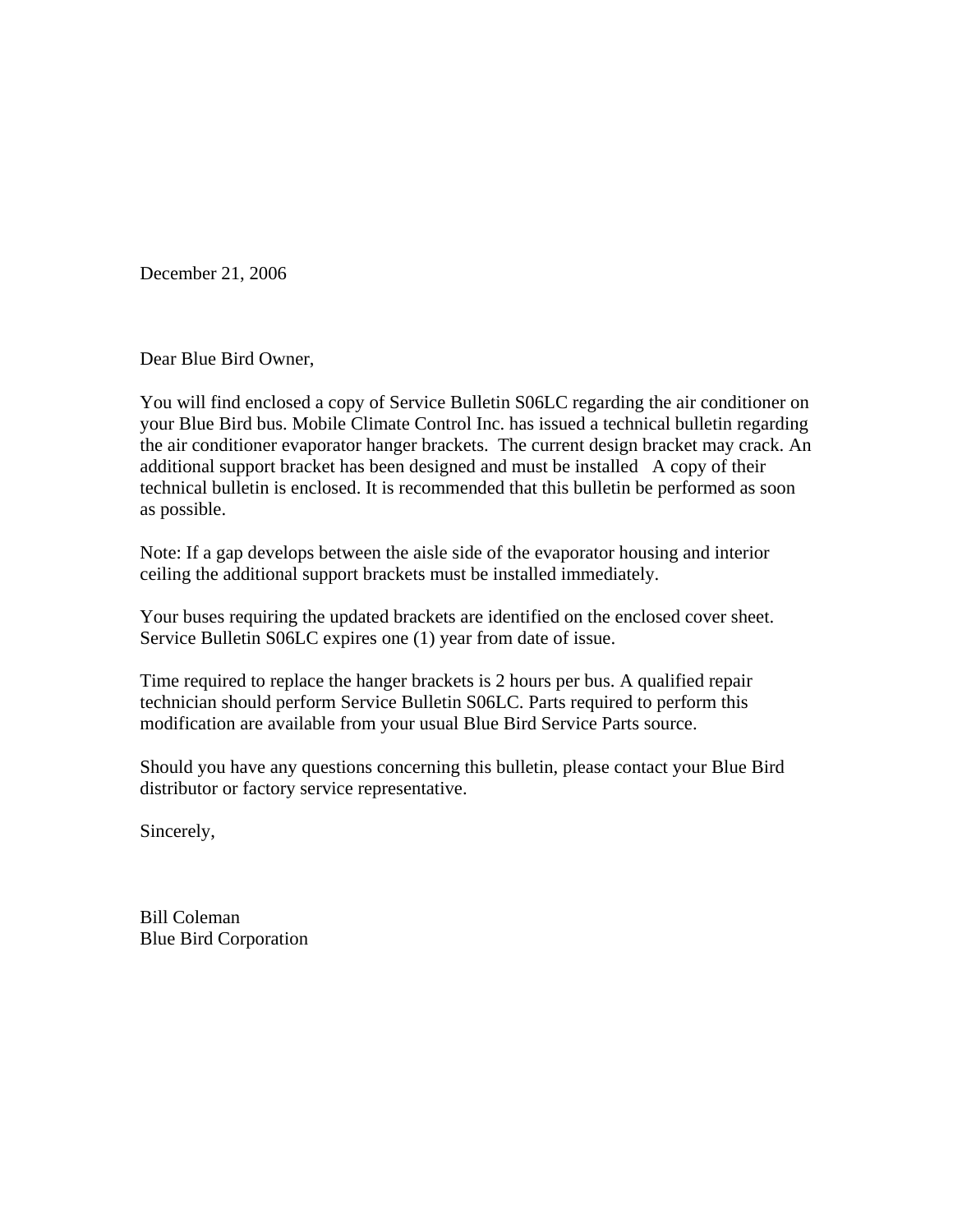

Page 1 of 2

## **PRODUCT TECHNICAL BULLETIN SERVICE ADVISORY**

 **Date Issued: December 06, 2006 Expiration: 1 Year from date of issue** 

**Subject: Blue Bird Comfort Aire Evaporator Bracket Improvement** 

### **Problem:**

**Evaporator brackets may crack on buses subjected to heavy vibrations from rough roads. Cracks tend to develop on interior or front evaporator brackets first which precipitates ultimately in rear brackets cracking too. Symptoms of cracking will include gaps developing between evaporator cover and ceiling panels and excessive rattling of evaporators.** 

#### **Resolution:**

**Add left hand and right hand heavy gauge strap brackets to over come any cracks or prevent future cracking. As shown in MCC drawing TB200605. Time to complete, two hours.** 

#### **Tools Required:**

**Phillips Screw driver (portable) 13mm socket and Ratchet wrench 5/16" socket and Ratchet wrench** 

#### **Parts to be ordered from Blue Bird (per bus quantities):**

**2 of # 0111195 R.H. Bracket (MCC # 24-9109) 2 of # 0111194 L.H. Bracket (MCC # 24-9110) 2 of # 0071609 screw (MCC # 29-0248) 8 of # 0854406 5/16-18 x 1" Grd. 8 bolt 8 of # 0829390 Flange nut 32 of # 1078922 5/16" flat washer** 

#### **Installation Instructions:**

- **1. Turn off air conditioning blowers, turn ignition switch off and remove keys from ignition.**
- **2. Shut off the main air conditioning breakers in the panel beside the battery box.**
- **3. Remove the evaporator cover by removing the 4 Phillips head screws on each side of the cover and carefully drop the cover down. Two people required to drop each cover.**
- **4. Remove the right hand side evaporator front (inboard) and rear (outboard) mounting hardware using the 13mm socket.**
- **5. Install the right hand side bracket and secure with original mounting hardware.**
- **6. Install the extra 5/16" mounting hardware through the extra front and rear holes in the mounting bracket and secure as shown in detail "B". Drawing shows 28" bow spacing mounting.**
- **7. Remove the left hand side evaporator front and rear mounting hardware using the 13mm socket.**
- **8. If the evaporator unit is equipped with an external sight glass assembly on the back;** 
	- **a. Loosen the p-clamp on the back side of the evaporator.**
	- **b. Gently pull the copper assembly horizontally away from the evaporator approximately ½".**
	- **c. Bring the left hand side bracket up from the bottom of the evaporator and seat the slot over the small bracket the p-clamp was attached to.**
	- **d. Secure new bracket with original mounting hardware. Add the extra 5/16" mounting hardware through the extra set of front and rear holes.**
	- **e. Gently push the copper assembly back in place and re-secure with the p-clamp.**
- **9. If the evaporator is not equipped with an external sight glass assembly;** 
	- **a. Install the left hand side bracket and secure with original mounting hardware.**
	- **b. Install the extra 5/16" mounting hardware through the extra front and rear holes in the mounting bracket and secure as shown in detail "B".**
- **10. Install the self tapping screw in the center of the evaporator as shown in detail "A".**
- **11. Re-install the evaporator cover. Two people required to install.**
- **12. Repeat instructions for second evaporator.**